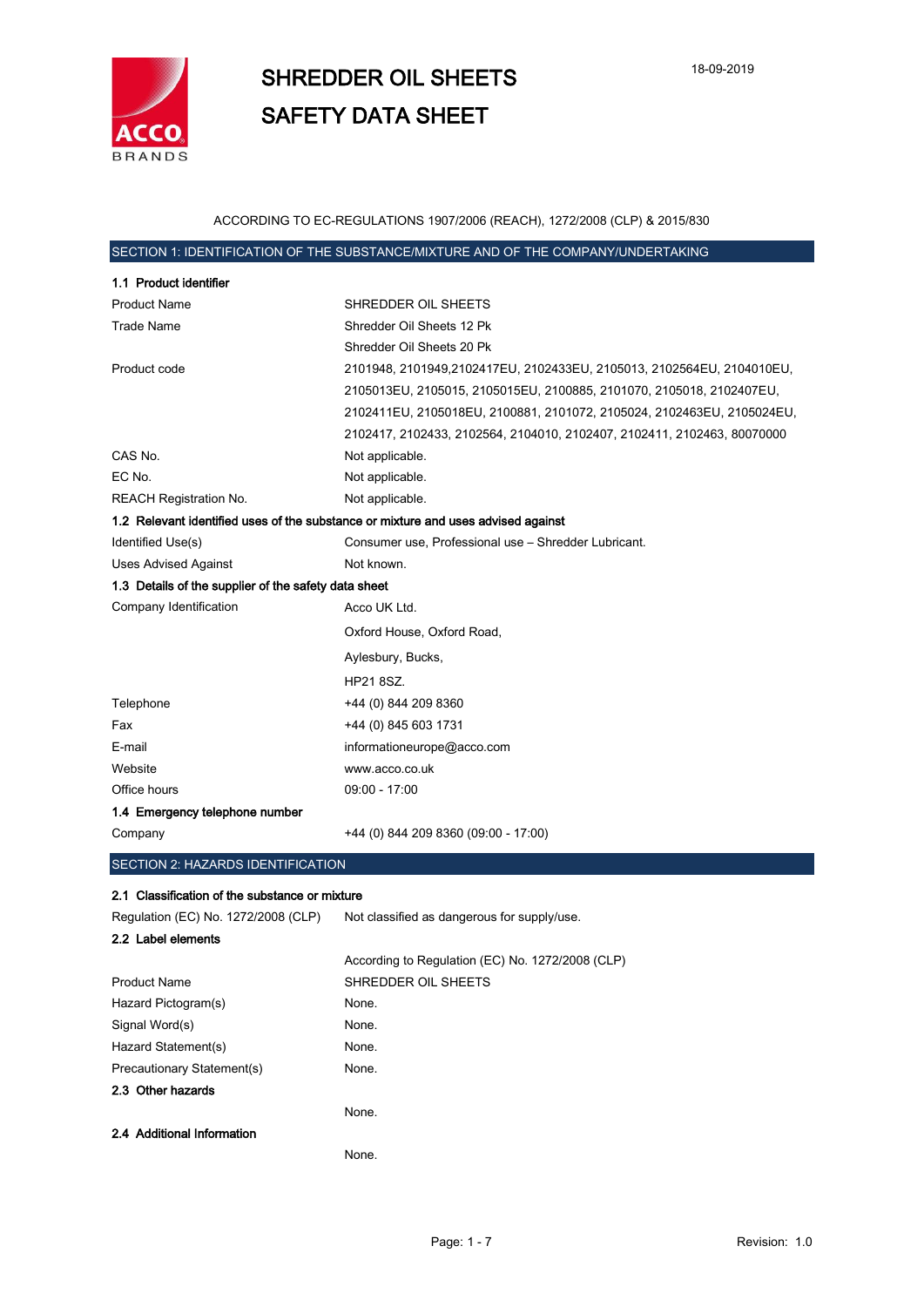

### SECTION 3: COMPOSITION/INFORMATION ON INGREDIENTS

Product as supplied: Article - SHREDDER OIL SHEETS

#### 3.1 Substances

#### Not applicable.

| 3.2 Mixtures                         |                        |                  |      |                     |                     |
|--------------------------------------|------------------------|------------------|------|---------------------|---------------------|
| Ingredients                          | ICAS No.               | EC No. / REACH   | %W/W | Hazard Statement(s) | Hazard Pictogram(s) |
|                                      |                        | Registration No. |      |                     |                     |
| White mineral oil                    | 8042-47-5<br>232-455-8 |                  | >99  | Not classified      | None                |
| 01-2119489867-12-XXXX<br>(petroleum) |                        |                  |      |                     |                     |

#### SECTION 4: FIRST AID MEASURES

| 4.1 Description of first aid measures |  |
|---------------------------------------|--|
|                                       |  |

| Inhalation          | Unlikely route of exposure.            |
|---------------------|----------------------------------------|
| <b>Skin Contact</b> | Wash hands and exposed skin after use. |
| Eye Contact         | Unlikely route of exposure.            |
| Ingestion           | Unlikely route of exposure.            |
|                     |                                        |

#### 4.2 Most important symptoms and effects, both acute and delayed

None anticipated.

#### 4.3 Indication of any immediate medical attention and special treatment needed

No special requirements.

| SECTION 5: FIREFIGHTING MEASURES                          |                                                                                 |
|-----------------------------------------------------------|---------------------------------------------------------------------------------|
| Non-flammable.                                            |                                                                                 |
| 5.1 Extinguishing media                                   |                                                                                 |
| Suitable Extinguishing media                              | Foam, Water spray, dry chemical, sand or carbon dioxide.                        |
| Unsuitable extinguishing media                            | Heavy water stream.                                                             |
| 5.2 Special hazards arising from the substance or mixture |                                                                                 |
|                                                           | Decomposes in a fire giving off toxic fumes: Carbon monoxide, Carbon dioxide    |
| 5.3 Advice for firefighters                               |                                                                                 |
|                                                           | Fire fighters should wear complete protective clothing including self-contained |
|                                                           | breathing apparatus.                                                            |
| SECTION 6: ACCIDENTAL RELEASE MEASURES                    |                                                                                 |
|                                                           | 6.1 Personal precautions, protective equipment and emergency procedures         |
|                                                           | Wash hands and exposed skin after use.                                          |
| 6.2 Environmental precautions                             |                                                                                 |
|                                                           | Do not release large quantities into the surface water or into drains.          |
| 6.3 Methods and material for containment and cleaning up  |                                                                                 |
|                                                           | Collect mechanically and dispose of according to Section 13.                    |
| 6.4 Reference to other sections                           |                                                                                 |
|                                                           | See Also Section 8, 13.                                                         |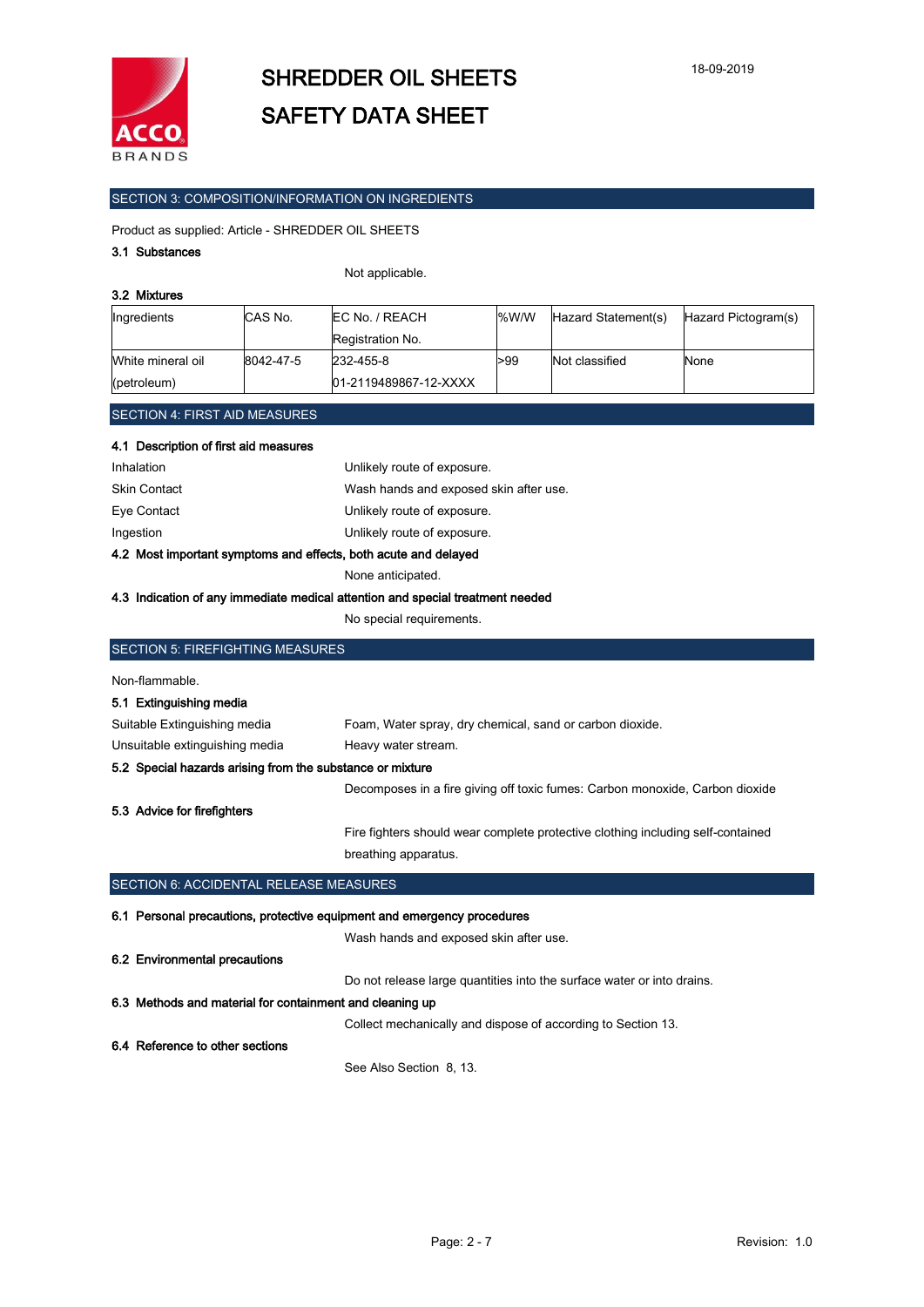

#### SECTION 7: HANDLING AND STORAGE

No hazard expected under normal conditions of use.

#### 7.1 Precautions for safe handling

|                                                                  | No special precautions are required for this product.  |
|------------------------------------------------------------------|--------------------------------------------------------|
|                                                                  | Wash hands and exposed skin thoroughly after handling. |
| 7.2 Conditions for safe storage, including any incompatibilities |                                                        |
| Storage temperature                                              | Ambient.                                               |
| Storage life                                                     | Indefinite.                                            |
| Incompatible materials                                           | Strongly acidic, Strongly alkaline.                    |
| 7.3 Specific end use(s)                                          |                                                        |

Consumer use, Professional use – Shredder Lubricant.

### SECTION 8: EXPOSURE CONTROLS/PERSONAL PROTECTION

#### 8.1 Control parameters

8.1.1 Occupational Exposure Limits

| SUBSTANCE. | CAS No. | LTEL (8 hr | LTEL (8 hr              | STEL (ppm) | $STEL$ (mg/m <sup>3</sup> ) | Note          |
|------------|---------|------------|-------------------------|------------|-----------------------------|---------------|
|            |         | TWA ppm)   | TWA mg/m <sup>3</sup> ) |            |                             |               |
|            |         |            |                         |            |                             | None assigned |

Source UK Workplace Exposure Limits EH40/2005 (Third edition, published 2018)

#### 8.2 Exposure controls

8.2.1. Appropriate engineering controls Ensure adequate ventilation.

| 8.2.2. Personal protection equipment |                        |                        |  |
|--------------------------------------|------------------------|------------------------|--|
|                                      | Eye Protection         | Not normally required. |  |
|                                      | Skin protection        | Not normally required. |  |
|                                      | Respiratory protection | Normally no personal   |  |
|                                      | Thermal hazards        | Not applicable.        |  |

iratory protection Normally no personal respiratory protection is necessary.

8.2.3. Environmental Exposure Controls Do not release large quantities into the surface water or into drains.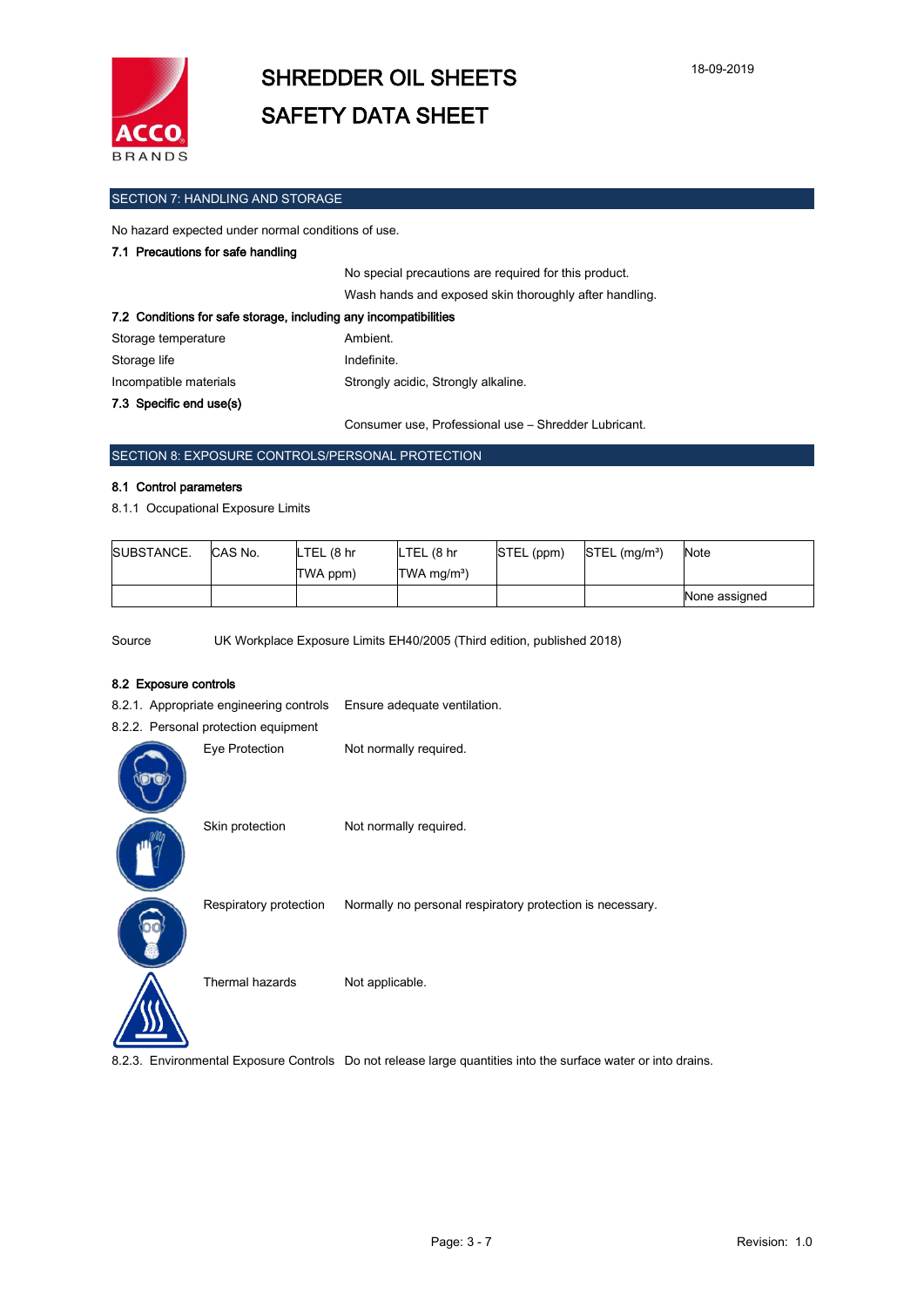

## SECTION 9: PHYSICAL AND CHEMICAL PROPERTIES

#### 9.1 Information on basic physical and chemical properties

| Appearance                              | Article (Sheets)    |
|-----------------------------------------|---------------------|
|                                         | Colour: White.      |
| Odour                                   | Almost odourless.   |
| Odour threshold                         | Not established.    |
| рH                                      | Not applicable.     |
| Melting point/freezing point            | Not applicable.     |
| Initial boiling point and boiling range | Not applicable.     |
| <b>Flash Point</b>                      | Not applicable.     |
| Evaporation rate                        | Not applicable.     |
| Flammability (solid, gas)               | Non-flammable.      |
| Upper/lower flammability or explosive   | Not applicable.     |
| limits                                  |                     |
| Vapour pressure                         | Not applicable.     |
| Vapour density                          | Not applicable.     |
| Density (g/ml)                          | 0.85                |
| Relative density                        | Not available.      |
| Solubility(ies)                         | Insoluble in water. |
| Partition coefficient: n-octanol/water  | Not applicable.     |
| Auto-ignition temperature               | Not applicable.     |
| Decomposition Temperature (°C)          | Not applicable.     |
| Viscosity                               | Not applicable.     |
| <b>Explosive properties</b>             | Not explosive.      |
| Oxidising properties                    | Not oxidising.      |
| 9.2 Other information                   |                     |

None.

#### SECTION 10: STABILITY AND REACTIVITY

No hazard expected under normal conditions of use.

| 10.1 Reactivity                         |                                                                |
|-----------------------------------------|----------------------------------------------------------------|
|                                         | Stable under normal conditions.                                |
| 10.2 Chemical Stability                 |                                                                |
|                                         | Stable under normal conditions.                                |
| 10.3 Possibility of hazardous reactions |                                                                |
|                                         | No hazardous reactions known if used for its intended purpose. |
| 10.4 Conditions to avoid                |                                                                |
|                                         | Heat and direct sunlight.                                      |
| 10.5 Incompatible materials             |                                                                |
|                                         | Strongly acidic, Strongly alkaline.                            |
| 10.6 Hazardous decomposition products   |                                                                |
|                                         | No hazardous decomposition products known.                     |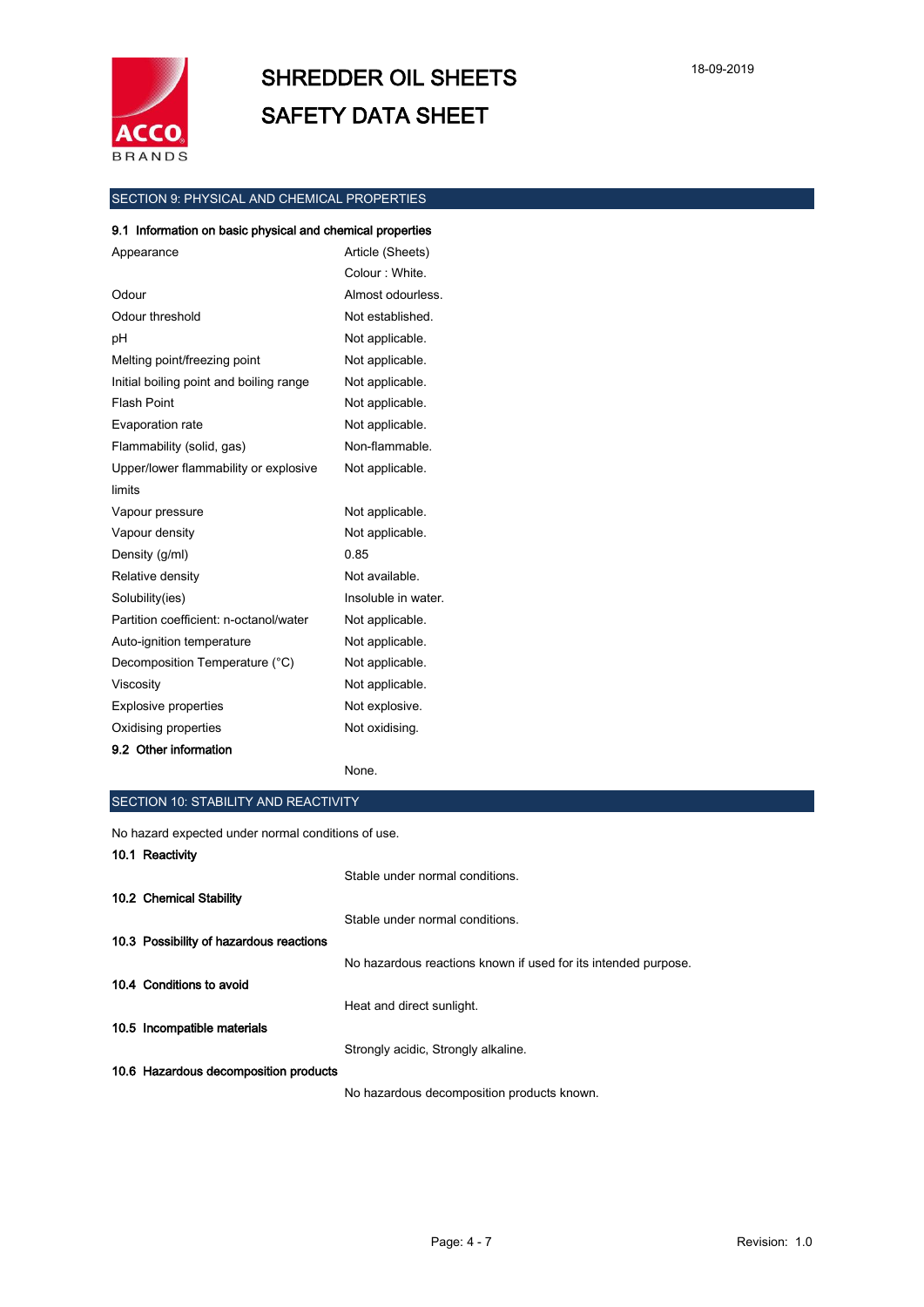

### SECTION 11: TOXICOLOGICAL INFORMATION

This material is unlikely to present a significant health hazard under normal conditions of handling and use.

| 11.1 Information on toxicological effects |                                              |
|-------------------------------------------|----------------------------------------------|
| Acute toxicity                            | Low acute toxicity.                          |
| Skin corrosion/irritation                 | Unlikely to cause skin irritation.           |
| Serious eye damage/irritation             | Unlikely to cause eye irritation.            |
| Skin sensitization data                   | It is not a skin sensitiser.                 |
| Respiratory sensitization data            | Not classified.                              |
| Germ cell mutagenicity                    | There is no evidence of mutagenic potential. |
| Carcinogenicity                           | No evidence of carcinogenicity.              |
| Reproductive toxicity                     | No evidence of reproductive effects.         |
| Lactation                                 | Not classified.                              |
| STOT - single exposure                    | None anticipated.                            |
| STOT - repeated exposure                  | None anticipated.                            |
| Aspiration hazard                         | Not classified.                              |
| 11.2 Other information                    |                                              |

#### None.

| SECTION 12: ECOLOGICAL INFORMATION      |                                                                                 |  |  |
|-----------------------------------------|---------------------------------------------------------------------------------|--|--|
| 12.1 Toxicity                           |                                                                                 |  |  |
|                                         | Low toxicity to aquatic organisms.                                              |  |  |
| 12.2 Persistence and Degradation        |                                                                                 |  |  |
|                                         | White mineral oil (petroleum): Not readily biodegradable.                       |  |  |
| 12.3 Bioaccumulative potential          |                                                                                 |  |  |
|                                         | White mineral oil (petroleum): The substance has potential for bioaccumulation. |  |  |
|                                         | Log Pow: 5.6-25                                                                 |  |  |
| 12.4 Mobility in soil                   |                                                                                 |  |  |
|                                         | Insoluble in water. The product is predicted to have low mobility in soil.      |  |  |
| 12.5 Results of PBT and vPvB assessment |                                                                                 |  |  |
|                                         | Not classified as PBT or vPvB.                                                  |  |  |
| 12.6 Other adverse effects              |                                                                                 |  |  |
|                                         | Not known.                                                                      |  |  |
| SECTION 13: DISPOSAL CONSIDERATIONS     |                                                                                 |  |  |
| 13.1 Waste treatment methods            |                                                                                 |  |  |
|                                         | Dispose at suitable refuse site.                                                |  |  |
| 13.2 Additional Information             |                                                                                 |  |  |
|                                         | Disposal should be in accordance with local, state or national legislation.     |  |  |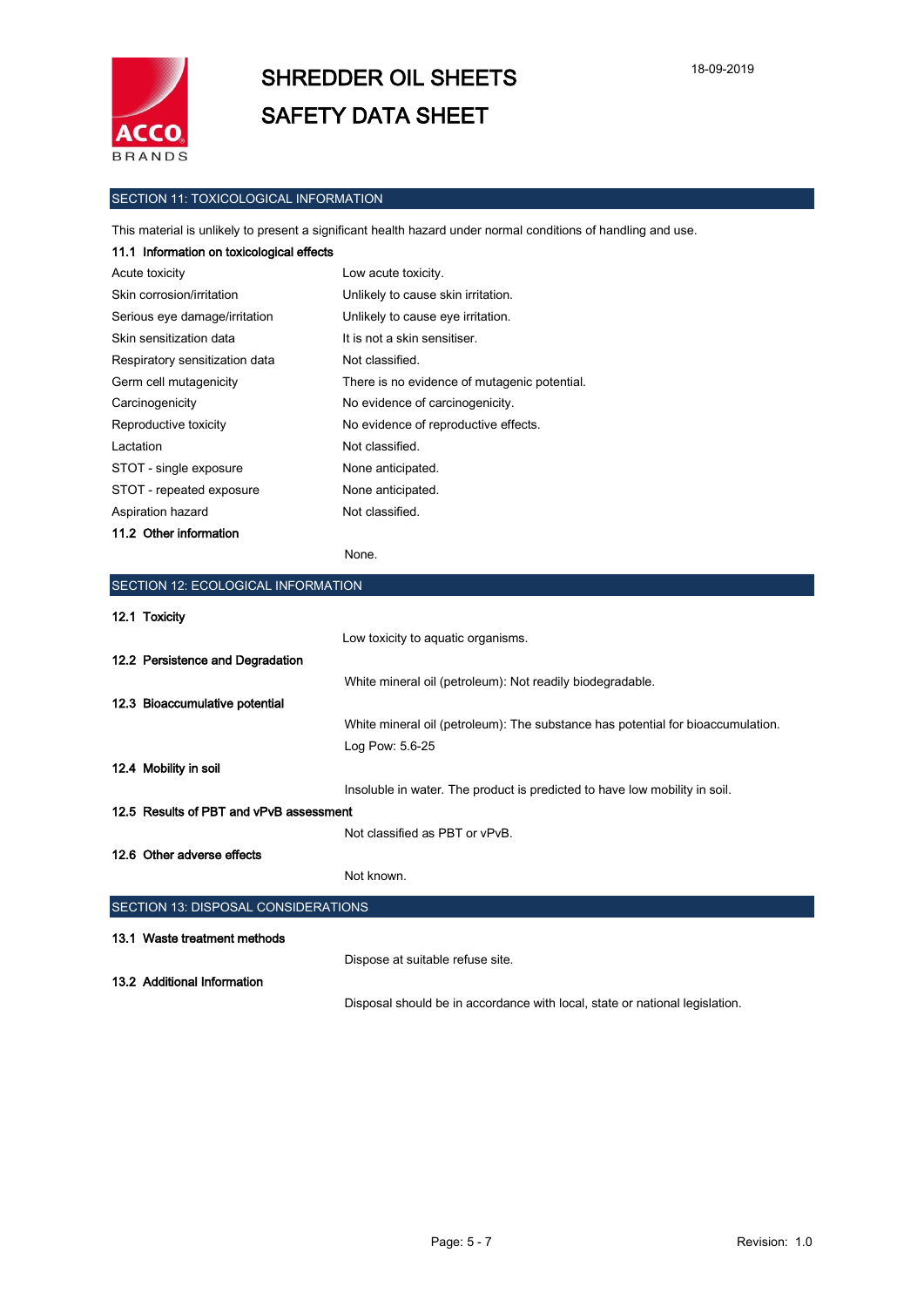

#### SECTION 14: TRANSPORT INFORMATION

Not classified as dangerous for transport.

| 14.1 UN number                                                          |                                       |  |
|-------------------------------------------------------------------------|---------------------------------------|--|
|                                                                         | Not applicable.                       |  |
| 14.2 UN proper shipping name                                            |                                       |  |
|                                                                         | Not applicable.                       |  |
| 14.3 Transport hazard class(es)                                         |                                       |  |
|                                                                         | Not applicable.                       |  |
| 14.4 Packing group                                                      |                                       |  |
|                                                                         | Not applicable.                       |  |
| 14.5 Environmental hazards                                              |                                       |  |
|                                                                         | Not classified as a Marine Pollutant. |  |
| 14.6 Special precautions for user                                       |                                       |  |
|                                                                         | Not applicable.                       |  |
|                                                                         |                                       |  |
| 14.7 Transport in bulk according to Annex II of Marpol and the IBC Code |                                       |  |

Not applicable.

#### SECTION 15: REGULATORY INFORMATION

15.1 Safety, health and environmental regulations/legislation specific for the substance or mixture

| European Regulations - Authorisations and/or Restrictions On Use |            |  |  |  |
|------------------------------------------------------------------|------------|--|--|--|
| Candidate List of Substances of Very                             | Not listed |  |  |  |
| High Concern for Authorisation                                   |            |  |  |  |
| REACH: ANNEX XIV list of substances                              | Not listed |  |  |  |
| subject to authorisation                                         |            |  |  |  |
| REACH: Annex XVII Restrictions on the                            | Not listed |  |  |  |
| manufacture, placing on the market and                           |            |  |  |  |
| use of certain dangerous substances,                             |            |  |  |  |
| mixtures and articles                                            |            |  |  |  |
| Community Rolling Action Plan (CoRAP) Not listed                 |            |  |  |  |
| National regulations                                             |            |  |  |  |
| Other                                                            | Not known. |  |  |  |
| 15.2 Chemical Safety Assessment                                  |            |  |  |  |

Not applicable.

#### SECTION 16: OTHER INFORMATION

The following sections contain revisions or new statements: 1-16

#### LEGEND

Acronyms CAS : Chemical Abstracts Service CLP : Regulation (EC) No 1272/2008 on classification, labelling and packaging of substances and mixtures EC : European Community LTEL : Long term exposure limit PBT : Persistent, Bioaccumulative and Toxic REACH : Registration, Evaluation, Authorisation and Restriction of Chemicals STEL : Short term exposure limit